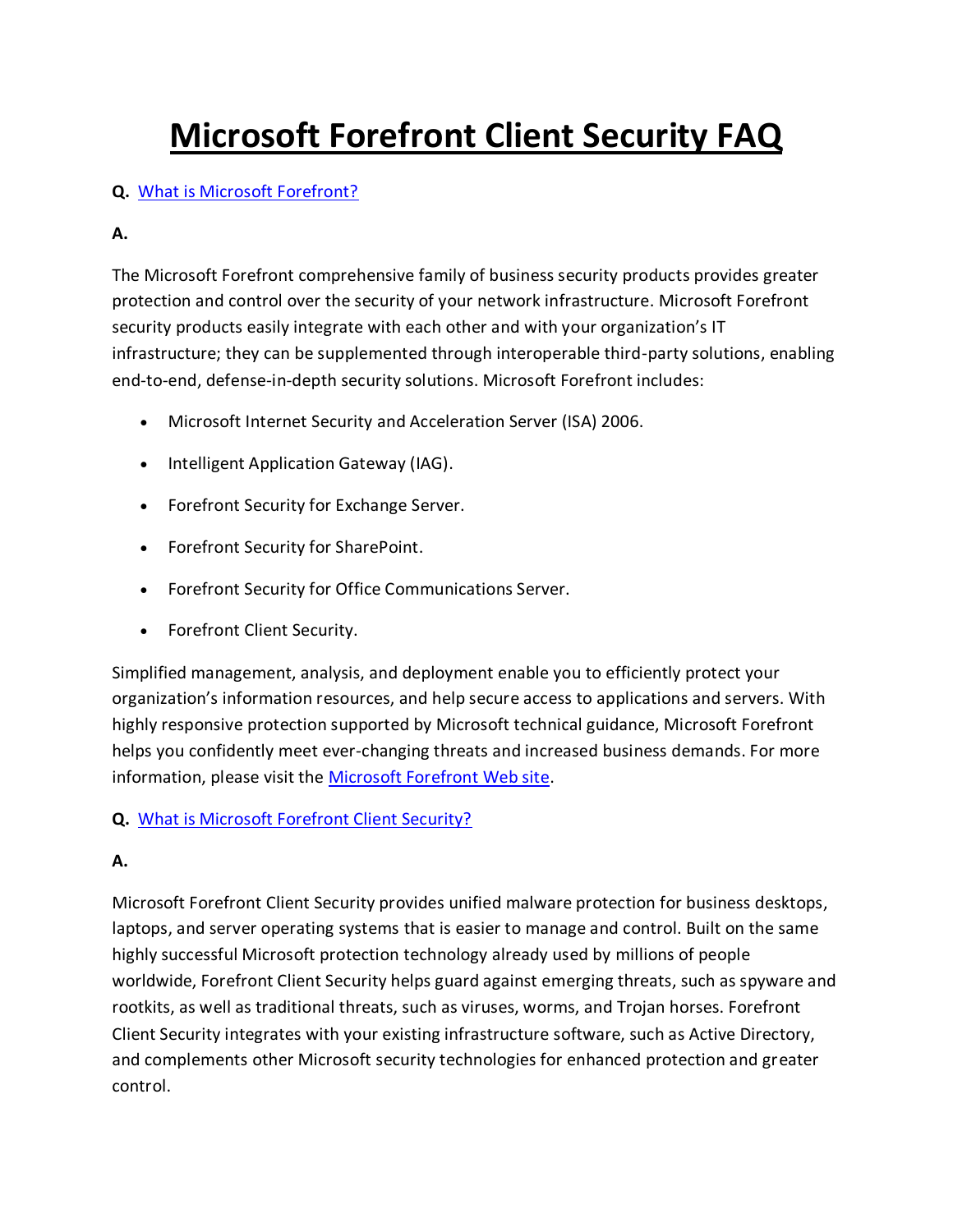## **Q.** [What value does Microsoft Forefront Client Security deliver to customers?](http://www.microsoft.com/forefront/clientsecurity/en/us/faq.aspx)

#### **A.**

Forefront Client Security not only delivers unified protection from viruses, spyware, and other malware threats, it also adds significant value to customers by delivering simplified administration and critical visibility into threats, while easily integrating into the existing environment.

#### **Unified Protection**

- Integrated antivirus/antispyware engine scanning in real-time vs. user mode. Windows Filter Manager allows FCS mini-filter to scan data as it is accessed from file system. Microsoft Malware Protection Engine includes advanced malware protection capabilities, such as Heuristics, tunneling signatures for user-mode root kits, static analysis, and code emulation.
- The Malware Protection Engine is backed by Microsoft 24/7 global malware research [and response.](http://microsoft.com/security/portal)

#### **Simplified Administration**

- Single policy configures the antispyware, antivirus, and state assessment technologies, as well as alert level settings.
- Forefront Client Security integrates into customers' existing infrastructure. It is optimized for Active Directory for configuring security agents and WSUS for automated distribution of signatures and security agents.

### **Reporting and Visibility**

- Forefront Client Security utilizes SQL with embedded MOM in FCS, providing true indepth reporting.
- Forefront Client Security provides summary reports on key issues with the ability to drill down to as much detail as needed (for example, computer, individual threat).
- Forefront Client Security provides the visibility into the managed computers that need patches or are configured insecurely. It reports on both threats and vulnerabilities impacting environments.

### **Q.** [Who should use Microsoft Forefront Client Security?](http://www.microsoft.com/forefront/clientsecurity/en/us/faq.aspx)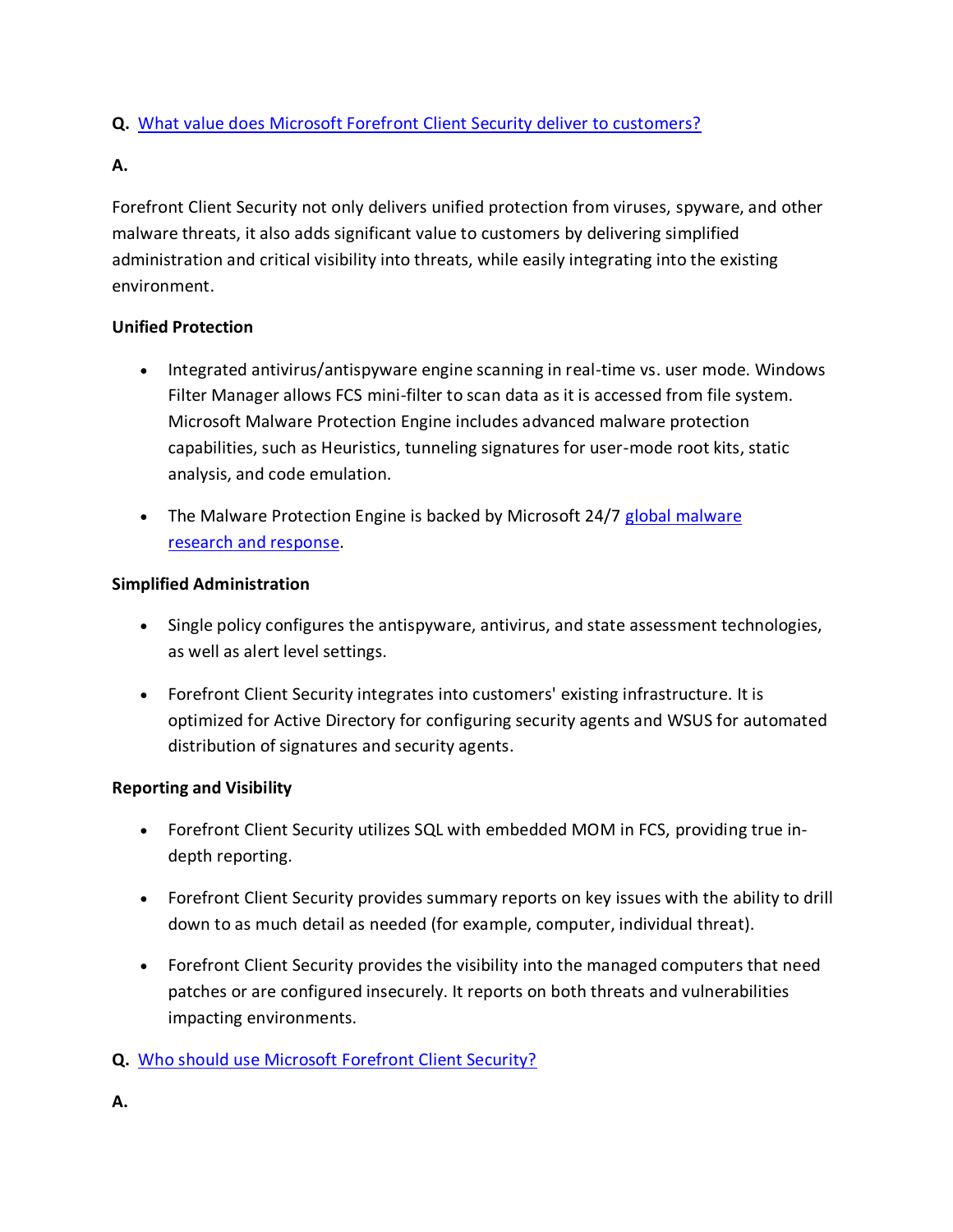Microsoft Forefront Client Security is designed for any mid- to large–size organization that needs a single solution for protection, detection, and removal of spyware, rootkits, and other emerging threats, as well as traditional attacks, such as viruses, worms, and Trojan horses.

**Q.** [Which versions of Microsoft Windows operating systems are protected by Microsoft](http://www.microsoft.com/forefront/clientsecurity/en/us/faq.aspx)  [Forefront Client Security?](http://www.microsoft.com/forefront/clientsecurity/en/us/faq.aspx)

# **A.**

Microsoft Forefront Client Security is designed to protect Windows 2000 SP4 or later, Windows XP SP2 or later, Windows Server 2003 SP1 or later, Windows Server 2008, and Windows Vista SP1 Business, Enterprise, and Ultimate editions (x86 and x64).

**Q.** [What feature enhancements are included in Forefront Client Security Service Pack 1?](http://www.microsoft.com/forefront/clientsecurity/en/us/faq.aspx)

# **A.**

### **Forefront Client Security Service Pack 1 includes:**

- Support for Windows Server 2008 and Hyper-V
- Roll-up of software fixes
- **Q.** [Why should customers upgrade to Forefront Client Security Service Pack 1?](http://www.microsoft.com/forefront/clientsecurity/en/us/faq.aspx)

### **A.**

Customers should upgrade to Forefront Client Security Service Pack 1 if they are moving to Windows Server 2008 or want to use FCS in a virtualized environment. All customers are encouraged to upgrade to the SP1 release to install a roll-up of the latest software fixes.

**Q.** [Are customers required to upgrade to Service Pack 1?](http://www.microsoft.com/forefront/clientsecurity/en/us/faq.aspx)

### **A.**

No. Customers are encouraged to use the SP1 product to take advantage of the roll-up of the latest software fixes, but are not required to upgrade.

**Q.** [How do customers access Forefront Client Security Service Pack 1?](http://www.microsoft.com/forefront/clientsecurity/en/us/faq.aspx)

**A.**

Forefront Client Security Service Pack 1 is available after you download the trial software at <http://www.microsoft.com/forefront/clientsecurity/en/us/trial-software.aspx>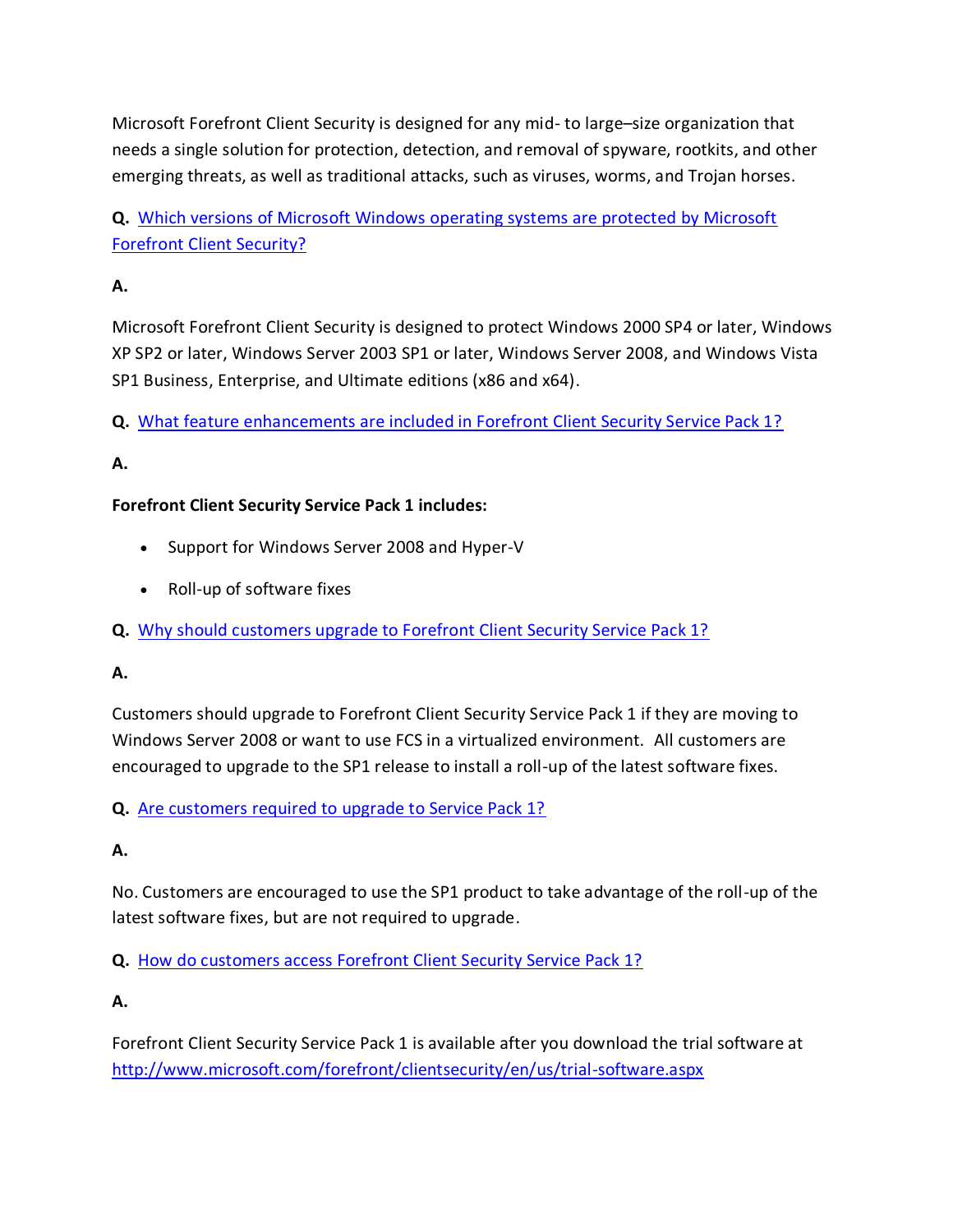## **Q.** [How do customers upgrade to Forefront Client Security Service Pack 1?](http://www.microsoft.com/forefront/clientsecurity/en/us/faq.aspx)

#### **A.**

To get the SP1 upgrade, first download and install the Forefront Client Security trial software. After successfully installing Forefront Client Security, you will be prompted to install the SP1 upgrade via Microsoft Update. Customers that already have Forefront Client Security installed will automatically be prompted to install SP1 via Microsoft Update.

### **Q.** [What is the Forefront Client Security pricing and licensing?](http://www.microsoft.com/forefront/clientsecurity/en/us/faq.aspx)

## **A.**

Forefront Client Security is available under subscription licensing: per user or device subscription (for the client), plus per server subscription (for the management console). The list pricing for Forefront Client Security starts at \$12.72 per user or device, per year, for the security agent and \$2,468 per year for the management console. Additional discounts are available through Microsoft Volume Licensing.

More information about licensing and pricing for Forefront Client Security is available on the [How To Buy](http://www.microsoft.com/forefront/clientsecurity/en/us/how-to-buy.aspx) page.

**Q.** [Do customers need a separate third-party antivirus solution if they are using Microsoft](http://www.microsoft.com/forefront/clientsecurity/en/us/faq.aspx)  [Forefront Client Security?](http://www.microsoft.com/forefront/clientsecurity/en/us/faq.aspx)

# **A.**

No. Microsoft Forefront Client Security delivers continuous, scheduled, and scan-on-demand antivirus and antispyware protection. More information about the Microsoft Malware Protection Engine and Response is available at the [Microsoft Security Portal.](http://www.microsoft.com/security/portal)

**Q.** [How do customers receive malware definitions and other updates?](http://www.microsoft.com/forefront/clientsecurity/en/us/faq.aspx)

# **A.**

Malware definition updates are distributed from Microsoft Update and the [Microsoft Security](http://www.microsoft.com/security/portal)  [Portal.](http://www.microsoft.com/security/portal) Microsoft Forefront Client Security simplifies the distribution of definition updates to client computers through optimization with Windows Server Update Services (WSUS). WSUS enables administrators to auto-approve the latest signatures, or test and approve every update. Customers can also use Microsoft System Center Configuration Manager (SCCM) or any existing software distribution system in their environment.

**Q.** [What support is Microsoft providing for customers who purchase Forefront Client Security?](http://www.microsoft.com/forefront/clientsecurity/en/us/faq.aspx)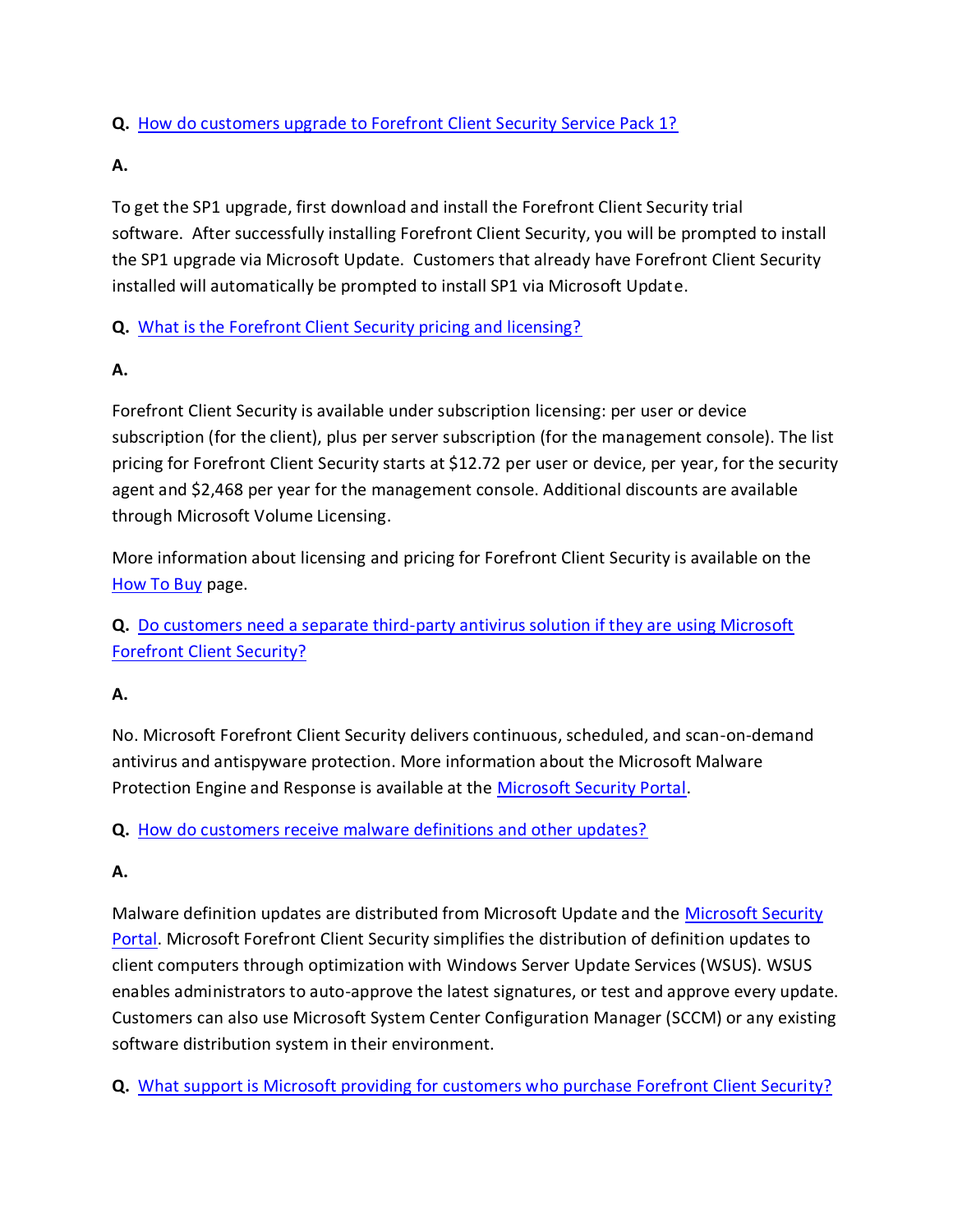## **A.**

Microsoft is dedicated to supporting Forefront Client Security customers for the malware and the software issues that they encounter:

- **Malware submission.** Unlimited malware support at no additional cost is provided to Forefront Client Security customers via e-mail, through the anti-malware portal, and by phone with the Microsoft Support organization.
- **Product bugs.** Unlimited support for software bugs is provided online or on the phone with the Microsoft Support organization, at no additional cost.
- **General technical support.** Assistance for other incidents (for example, installation or configuration) is provided:
	- **\***At no additional cost online at Microsoft Help and Support.
	- **\***On a pay-per-incident basis on the phone with the Microsoft Support organization.

More information is available on the [Forefront Client Security Support Options page.](http://www.microsoft.com/forefront/clientsecurity/en/us/support-options.aspx)

**Q.** [Does Microsoft provide any resources to learn more about current malware trends?](http://www.microsoft.com/forefront/clientsecurity/en/us/faq.aspx)

## **A.**

Microsoft releases its Microsoft Security Intelligence Report (SIR), an in-depth perspective of trends in the malicious and potentially unwanted software landscape, on a biannual basis. Each individual report focuses on data and trends observed in either the first or second half of each calendar year, and uses historical data to provide context. The purpose of the SIR is to keep Microsoft customers informed of the major trends in the threat landscape and to provide valuable insight and security guidance designed to help customers improve their security posture in the face of these threats.

More information on the SIR is available on the [Security Portal page.](http://www.microsoft.com/security/portal/resources.aspx)

**Q.** [What is the difference between Microsoft Forefront Client Security and Windows Live](http://www.microsoft.com/forefront/clientsecurity/en/us/faq.aspx)  [OneCare?](http://www.microsoft.com/forefront/clientsecurity/en/us/faq.aspx)

### **A.**

Microsoft Forefront Client Security is the unified malware protection solution for business desktop computers, portable computers, and server operating systems that is easier to manage and control. Microsoft Windows Live OneCare is an all-in-one, automatic, and self-updating computer care service designed to help consumers easily protect and maintain their computers. To learn more, go to the [Windows Live OneCare Web site.](http://www.windowsonecare.com/default.aspx?sc_cid=ms_forefront)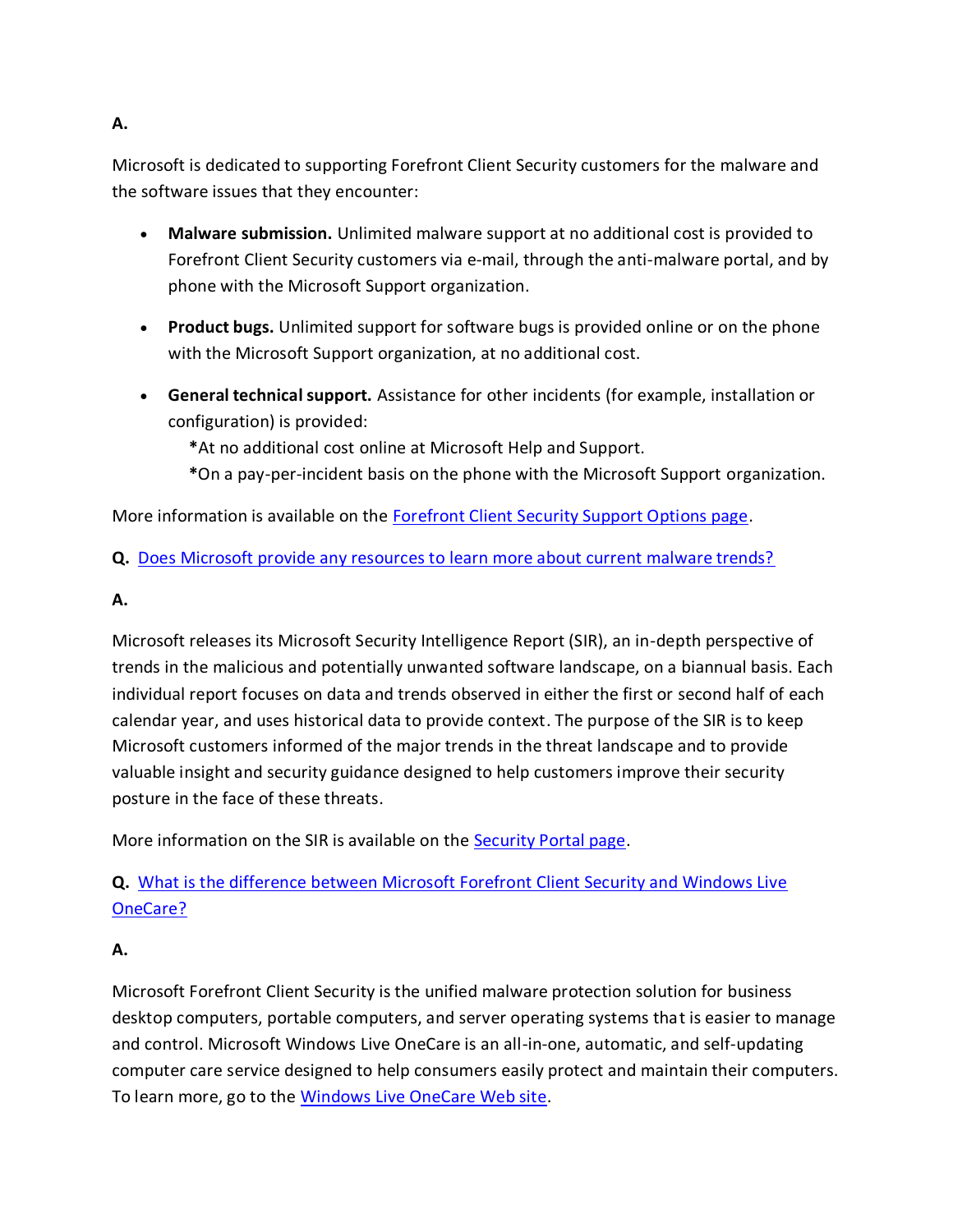**Q.** [How does Microsoft Forefront Client Security compare to other Microsoft security offerings,](http://www.microsoft.com/forefront/clientsecurity/en/us/faq.aspx)  [such as Windows Defender, Windows Live OneCare, Antigen, and Microsoft Exchange Hosted](http://www.microsoft.com/forefront/clientsecurity/en/us/faq.aspx)  [Services?](http://www.microsoft.com/forefront/clientsecurity/en/us/faq.aspx) 

## **A.**

Microsoft Forefront Client Security provides unified malware protection for business desktop computers, portable computers, and server operating systems that is easier to manage and control. Forefront Client Security delivers defense-in-depth when combined with other Microsoft business security solutions, such as:

- Forefront Server Security (previously Antigen Products): Application server-level antivirus, anti-spam, and content-filtering products that help businesses protect their email and collaboration environments against viruses, worms, spam, and inappropriate content.
- ISA Server: The integrated edge security gateway that helps protect your IT environment from Internet-based threats, while providing your users with fast and secure remote access to applications and data.
- Intelligent Application Gateway (Whale Communications): SSL-based application access (SSL VPN), a Web application firewall and endpoint security management that enables access control, authorization, and content inspection for a wide variety of line-ofbusiness and intranet applications, client-server resources, and full network connectivity.
- Microsoft Exchange Hosted Services (formerly FrontBridge Technologies): Four distinct services that help organizations protect themselves from e-mail–borne malware, satisfy retention requirements for compliance, encrypt data to preserve confidentiality, and preserve access to e-mail during and after emergency situations.

Microsoft also has security offerings intended for consumers and other individual users, including:

- Windows Defender: A free program that helps protect your computer against pop-ups, slow performance, and security threats caused by spyware and other unwanted software.
- Windows Live OneCare Safety Scanner: A free Web service that individuals can use to help ensure the health of their computer. In addition to checking for and removing viruses, Windows Live OneCare Safety Scanner includes tools for improving computer performance. Go to [Windows Live OneCare](http://safety.live.com/?s_cid=ms_forefront) to learn more.